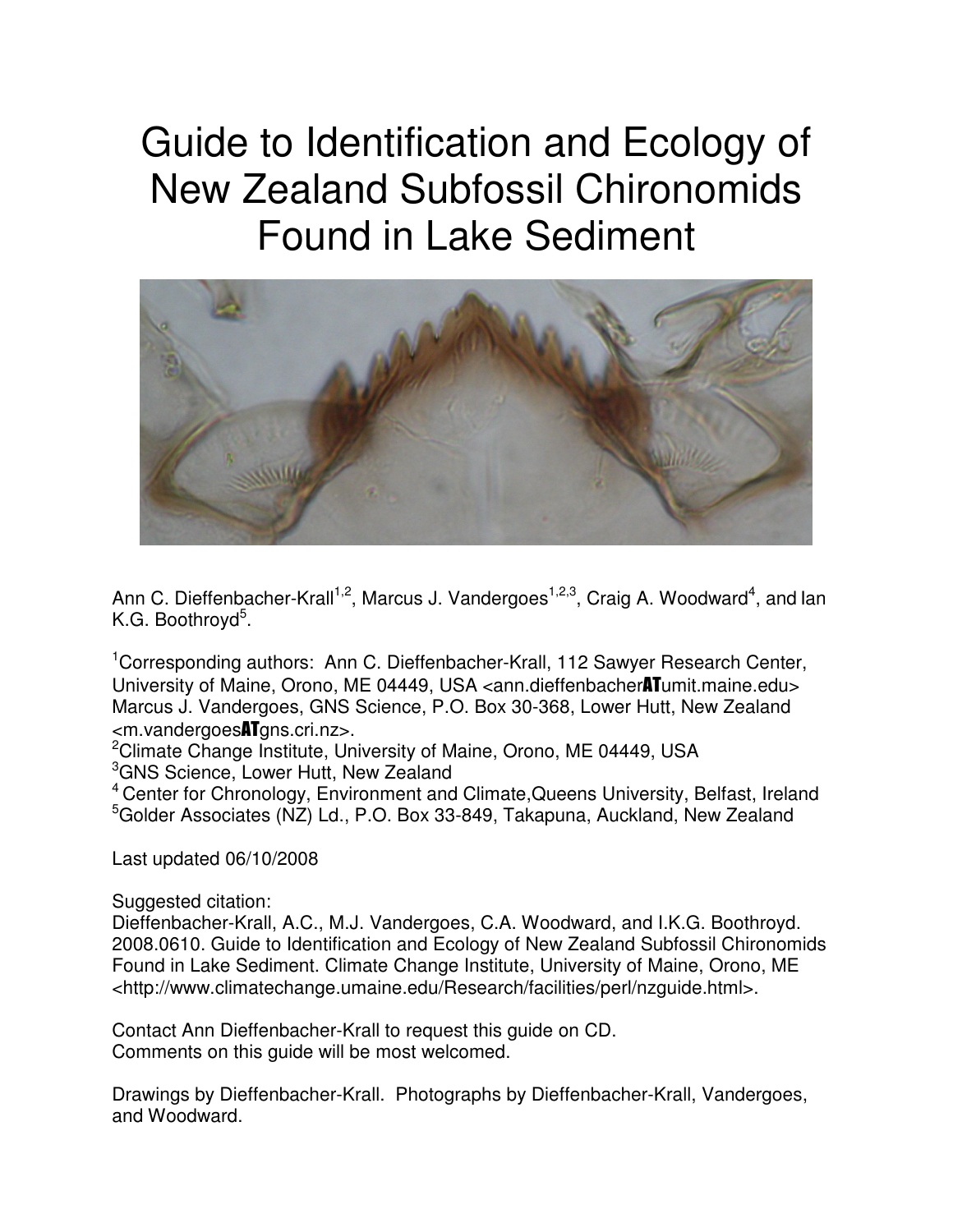This taxonomic guide is a result of work to build New Zealand subfossil chironomid training sets to enable quantitative environmental reconstructions from chironomid larvae head capsule (Dieffenbacher-Krall et al. 2007, Woodward and Shulmeister 2006). We offer this guide as a taxonomic reference for anyone working with subfossil chironomids from New Zealand or other Southern Hemisphere locations, particularly in the fields of ecological and environmental analysis and reconstruction. The guide will be updated periodically as our research progresses.

We have made this subfossil taxonomy as consistent with the current full organism taxonomy for New Zealand as possible. We have opted to use a numbering system for unnamed Orthocladiinae rather than the lettering system of Boothroyd (unpub.) because numbers are unlimited. Synyonmy with Boothroyd's lettered Orthocladiinae is noted on individual pages. In many cases, the name given to a subfossil taxon was determined by examination of Boothroyd's mounts of modern larvae. We have been conservative in naming the taxa. For some New Zealand taxa there is only one species known from full organism studies. We have not used species names unless subfossil head capsules typically contain a feature distinguishing the species from other species within the genera, whether other species are found in New Zealand or not. We have not attempted to synchronize this taxonomy with the descriptions and photographs provided by Boubee (1983) and Schakau (1993) because we are not able to examine the original material. We prefer to avoid misclassification that might result from relying solely on verbal descriptions or single-view photographs provided in their theses, which may not show features critical to diagnosis of some taxa.

At this point in time, this guide is based exclusively on South Island material, although many of the types can certainly also be found on North Island, or smaller New Zealand islands. We currently recognize 60 subfossil types, of which 22 are Chironominae (5 of which are Tanytarsus funebris types), 2 are Diamesinae, 30 are Orthocladiinae, 1 is Podonominae, and 5 are Tanypodinae

#### **Numbered Orthocladiinae:**

In an effort to standardize subfossil chironomid taxonomy across at least a portion of the Southern Hemisphere, we have coordinated our unnamed Orthocladiinae numbering with Julietta Massaferro (Universidad de Bariloche, Argentina), who is currently developing a similar guide for South America. Missing numbers represent either taxa found in South America but not in New Zealand, or taxa for which we were finally able to assign a name. Retired numbers are not reused to avoid confusion.

#### **Lakes:**

Most numbered lakes listed in this document are described in Dieffenbacher-Krall et al. (2007). A few were not included in that article and information about these additional sites can be requested from Dieffenbacher-Krall. Named lakes are described in Woodward and Shulmeister (2006). For chironomid taxa found only in late-glacial age sediment, we have named the lakes. Descriptions of late-glacial chironomid studies will be forthcoming over the next several years. "Reference" describes slides made with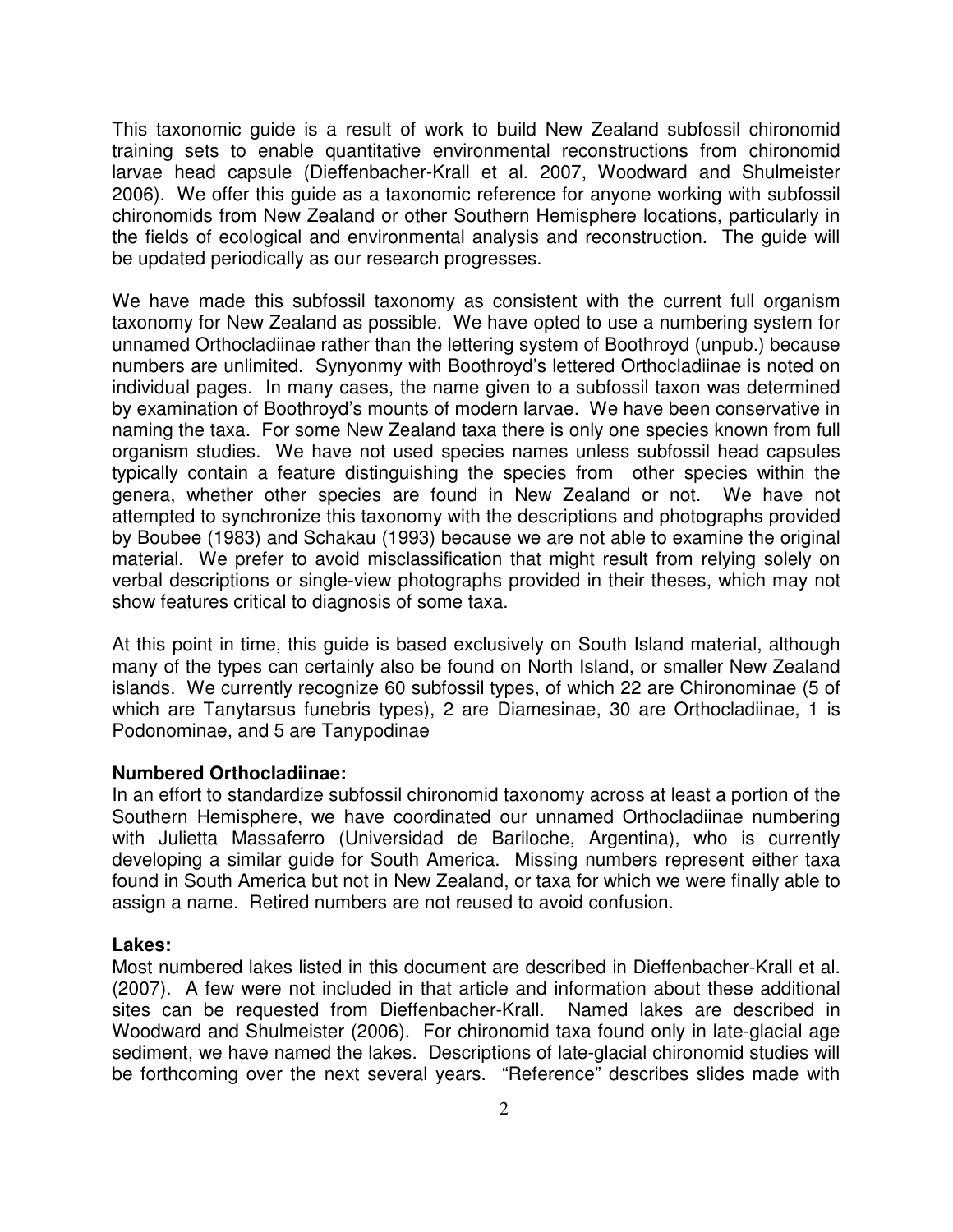one head capsule per slide for the purpose of developing the taxonomy (Vandergoes and Dieffenbacher-Krall, unpub.).

We are currently working together to establish taxonomic consistency between the two inference model studies (Dieffenbacher-Krall et al. 2007, Woodward and Shulmeister 2006) based on this guide. The training sets from the two studies will then be combined. Woodward and Shulmeister (2006) lakes noted in this taxonomic guide include only those which we (Woodward, Vandergoes, and Dieffenbacher-Krall) have recounted using this standardized taxonomy. We have completed recounting 15 of the Woodward and Shulmeister (2006) sites and will update this guide as we complete more. Some of the Woodward and Shulmeister (2006) lakes were deemed inappropriate for the combined training set (e.g., too big, too much obvious human impact) and were excluded. Recounted lakes to date are Iron, Sylvester, Little Sylvester, Rainbow Skifield W, Rainbow Skifield E, Sedgemere, Princess Bath, Emma, Sylvan, Harris, Mackenzie, Gertrude Saddle/Black, Howden, Sugarbowl Tarn, and Alta.

## **Ecological information:**

We have provided GLM models (using Canoco) for mean summer temperature (SmT), log10 chlorophyll a (Chla), log10 conductivity (CON), and log10 percentage sediment organic content (ORG; based on 550  $^{\circ}$ C, 2 hour, loss on ignition) for all taxa (using square root of percentages) for which there is a significant (p<0.005) relationship, including only lakes from Dieffenbacher-Krall et al. (2007). When we have completed combining the two training sets, we will repeat the analyses including Woodward and Shulmeister (2006) lakes and update these pages. Methods were described by Dieffenbacher-Krall et al. (2007). Optimum and tolerance is indicated if calculated. We also generated HOF models (Huisman et al. 1993) for SmT for taxa found in a minimum of 10 sites (http://cc.oulu.fi/~jarioksa/; Oksanen and Minchin 2002). A Roman numeral in the corner of the graph indicates the HOF model type. For those taxa for which we have sufficient data, we provide a verbal description of subfossil ecology based solely on the sites described in Dieffenbacher-Krall et al. (2007). Subfossil chironomid ecology in lakes that are different from those included in that data set, such as North Island, highly eutrophic or disturbed, less than one meter deep, or large, may be quite different. Additional subfossil ecological information observed by Woodward and Shulmeister (2006) is noted where provided.

The data for the two training sets was collected using the same methods, but the suite of lakes included in each study is somewhat different. The altitudinal and temperature ranges of the two sets of lakes overlap, but the Dieffenbacher-Krall et al. (2007) set extends to a higher altitude and lower mean February temperatures than the Woodward and Shulmeister (2006) lake set. The latter has broader ranges of chlorophyll a and conductivity than the former (Table 1). Both studies avoided lakes with obvious human impacts.

Note well: Subfossil head ecology and full larvae ecology are not the same. Issues of taphonomy, how larvae head capsules are deposited and preserve in sediment,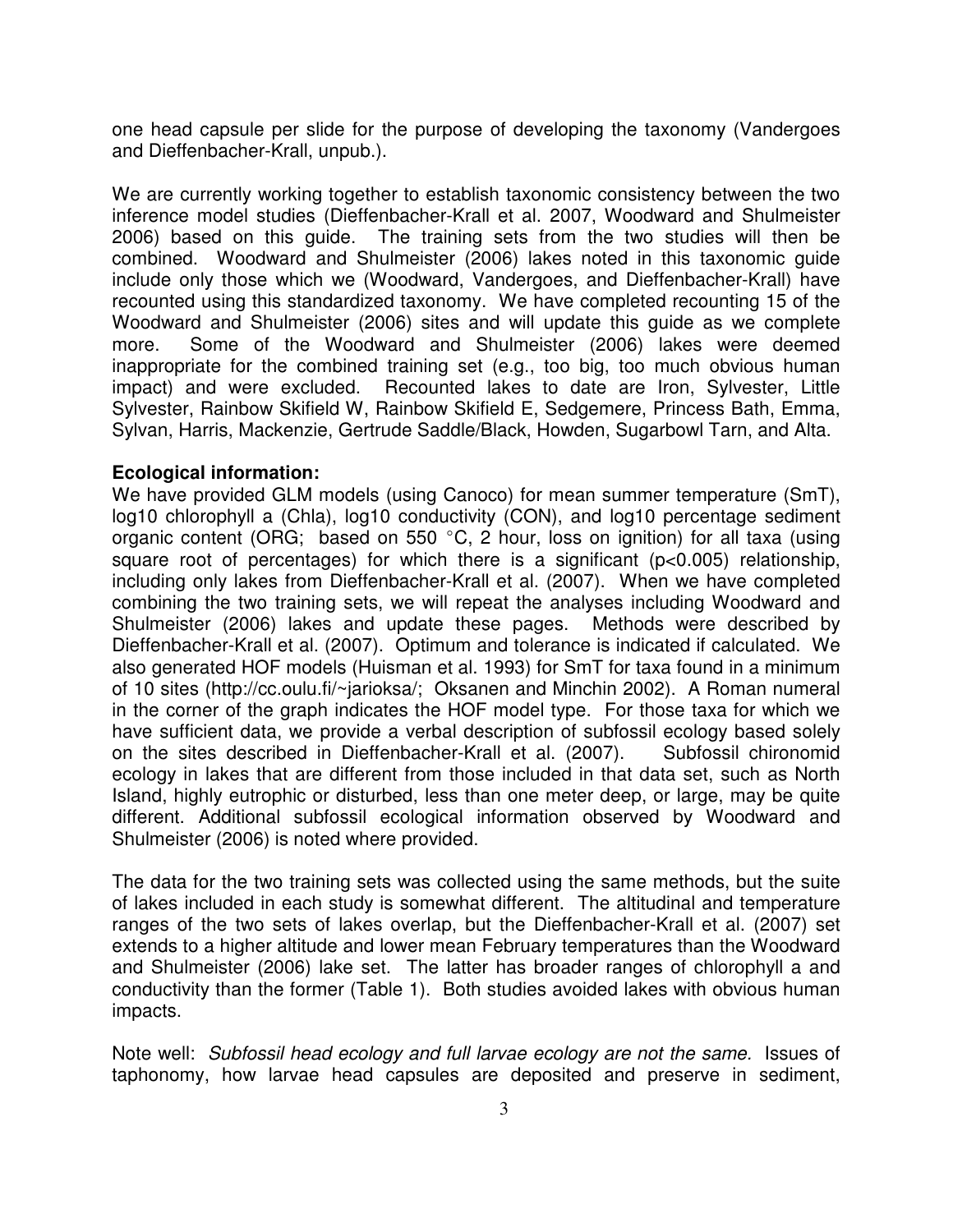necessitate modern studies based on the subfossil assemblage from sediment taken from the deepest part of lakes. Whole organism studies of the larval, adult, or pupal life phases may be biased with respect to season of sampling or sampling location within a lake. The preservable subfossil head capsules are extremely small and light weight and the remains of both littoral and profundal species become incorporated in deep water sediments (Iovino 1975, Wiederholm 1979, Brodin 1982, Boubee 1983, Schmäh 1993). The top half-centimeter of sediment contains subfossil material deposited over a number of years, whereas full organism sampling generally includes only those individuals living at the time of sampling. Typically, a far greater number of taxa are found by subfossil sampling than by full organism sampling.

Table 1. Range of values for various environmental variables for lakes included in Woodward and Shulmeister (2006) and Dieffenbacher-Krall et al. (2007) studies.

|                                            | # sites | <b>Altitude</b><br>m a.s.l | lake depth m | # taxa/lake |      | SmT          | Mean Feb.<br>temp | Chla              | <b>CON</b>      |
|--------------------------------------------|---------|----------------------------|--------------|-------------|------|--------------|-------------------|-------------------|-----------------|
|                                            |         | min-max                    | min-max      | min-max     | mean | °C           | °C                | mq/m <sup>3</sup> | $\mu$ S/cm      |
| Woodward and<br><b>Shulmeister</b><br>2006 | 46      | 20-1882                    | $0.74 - 40$  | 1-21        | 10.5 | n/a          | $8.2 - 18.1$      | $0.15 -$<br>181   | $6.9 -$<br>1180 |
| Dieffenbacher-<br>Krall et al. 2007        | 61      | 120-2070                   | $1 - 37$     | $3 - 20$    | 11.6 | $6.4 - 15.2$ | $7.4 - 15.8$      | $< 0.1 - 5.9$     | $3-96$          |

We have provided ecological information gleaned from other sources. Note, this information is based on full organism studies unless otherwise noted. Extreme caution must be exercised when using this information to interpret subfossil assemblages.

Although researchers who study New Zealand chironomids at the organism level have been extremely productive, the size of the country and the great variety of habitat types relative to the number of researchers leave much room for continued research. Research about chironomid ecology remains in its infancy.

## **Definitions/Abbreviations:**

**cephalic setation** - pattern of spots on Tanypodinae head capsules formed by pores and hair bases **Chla** – chlorophyll a **CON** - conductivity **Laterals** - side teeth **Median** - central tooth or teeth **Mentum** - full set of teeth **NI** – North Island **ORG** – organic content (% loss-on-ignition, 550  $^{\circ}$ C, 2 hours) **SI** – South Island **SmT** – mean summer temperature (January, February, March) **VMP** - ventromental plate **POP** – post occipital plate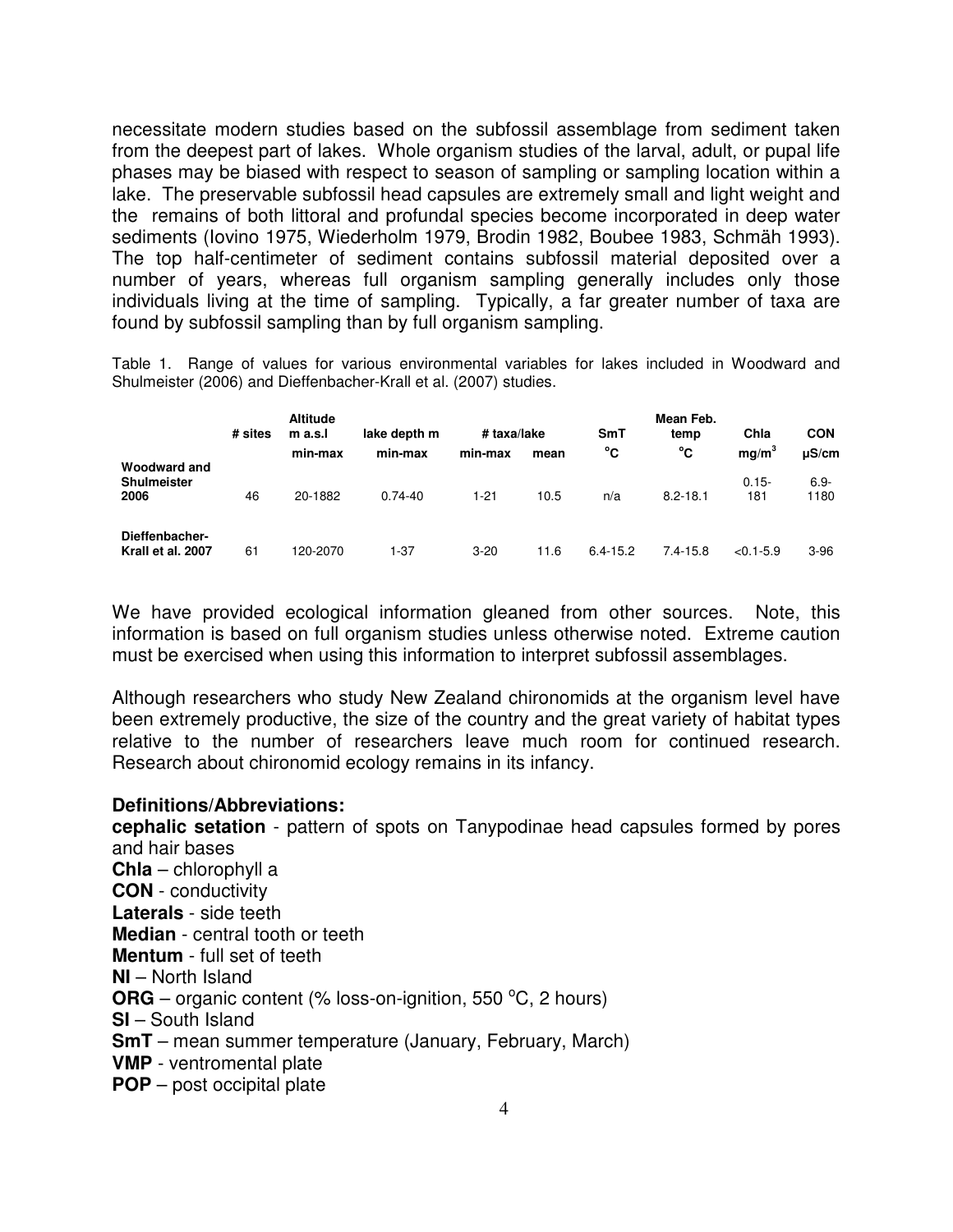## **Additional taxa that are apt to occur in New Zealand lake sediment:**

We have included only those taxa which we found represented in the subfossil assemblage. Additional taxa reported from New Zealand full organism studies that might be found as subfossil heads follow. We would greatly appreciate notification if other researchers find these or other taxa not included in this guide.

Chironominae Tanytarsini Stempellina (Boothroyd unpub., Stark and Winterbourn 2006): Trifid (notched) median, 6 laterals.  $1<sup>st</sup>$  lateral smaller than  $2<sup>nd</sup>$ . VMP striated with serrated edge. Antennae pedestals have multi-branched spurs. Known from springs and seepages in Waikato region. Found by Schakau (1993) in Lake Monowai.

Diamesinae Heptagyini (Stark and Winterbourn 2000): Head capsules tentatively referred to as *Heptagyini* sp. I were found by Schakau (1993) in Lady Lake. Schakau described them as having double median teeth and 5 laterals, VMP present, no beard.

Diamesinae Lobodiamesa (Boothroyd unpub., Boothroyd and Forsyth 2007, Stark and Winterbourn 2000): Single, broad, smooth, rounded median, 7 laterals. One species, L. campbelli, found occasionally in small mountain streams. A second species known from Waikato.

Orthocladiinae Camptocladius (Boothroyd unpub., Stark and Winterbourn 2000, Boothroyd and Forsyth 2007): Single, broad, rounded median, about same height as 1<sup>st</sup> lateral. 4 laterals. One species, C. stercorarius, is common, widespread, terrestrial, found in cattle dung.

Orthocladiinae Cricotopus hollyfordensis (Boothroyd 2002): Single median, 6 laterals. Median tooth rounded, more than 1.5 times wider and less than 1.5 times taller than 1<sup>st</sup> lateral.

Orthocladiinae Cricotopus vincenti (Boothroyd 2002): Single median, 6 laterals. Median slightly flattened. Laterals 1 and 2 partially fused with median.

Orthocladiinae D "Pear" (Boothroyd unpub.): Double (bifid) median, 5 laterals. Mentum sharply sloped.

Orthocladiinae F "Coastal" (Boothroyd unpub.): Single median, 6 laterals. 3<sup>rd</sup> laterals taller than 1 and 2. Peg-like seta subdentalis on mandibles.

Orthocladiinae H "Chapel" (Boothroyd unpub.): Single, pointed median, 5 laterals. 1<sup>st</sup> lateral is very short,  $2<sup>nd</sup>$  lateral as tall as median and broader than other laterals. Laterals 3-5 descend in size and are thinner than 2. Known from Coromandel Peninsula.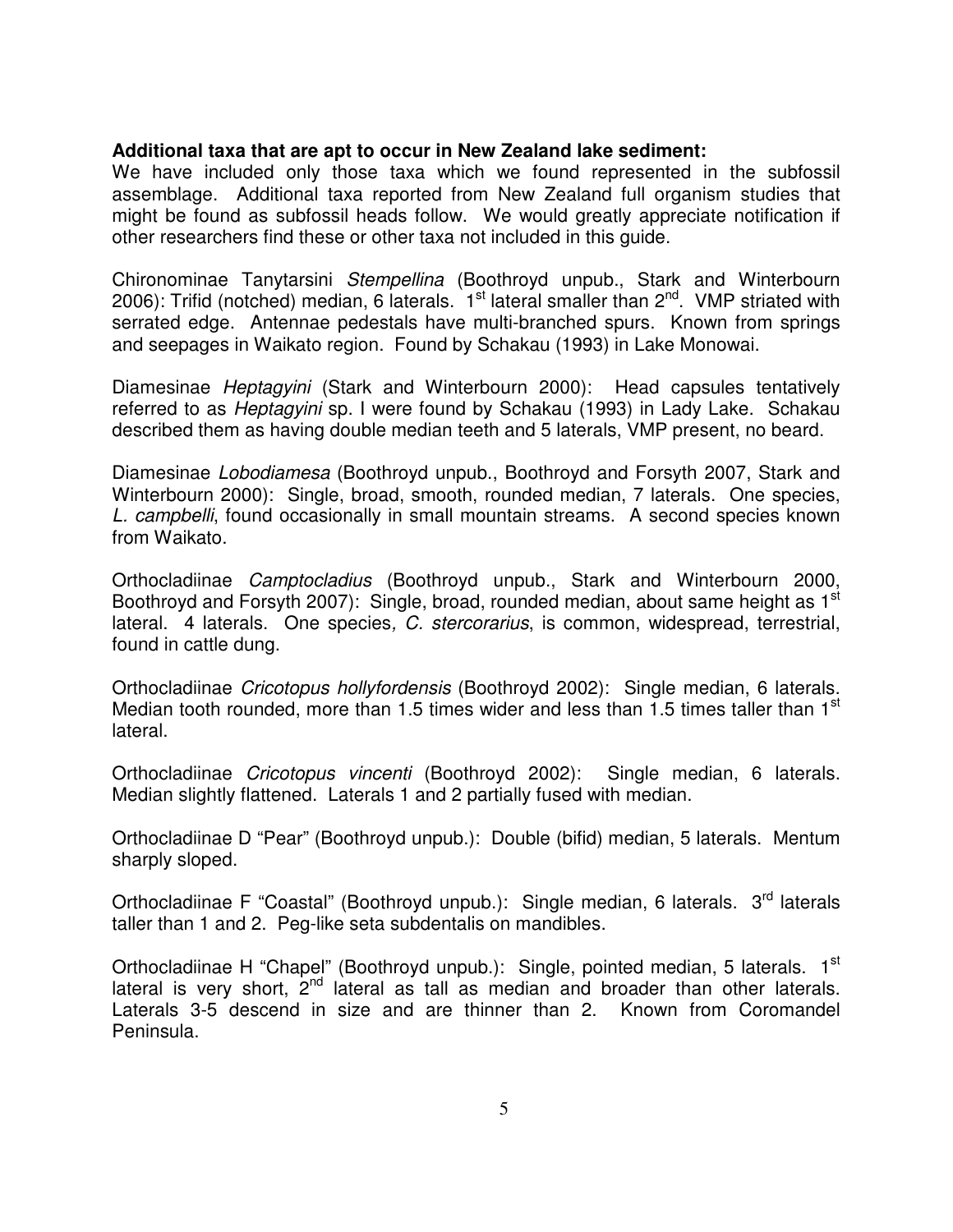Orthocladiinae I (Boothroyd unpub.): Double (bifid) median, 5 laterals. Laterals 3-5 small and clustered.

Orthocladiinae Stictocladius (Boothroyd unpub., Boothroyd and Forsyth 2007): Single, broad, rounded median is much taller than laterals. 4 laterals, 1<sup>st</sup> lateral taller than other 3. Laterals 2-4 are clustered together. Two species, S. lacuniferus and S. pictus, found throughout New Zealand, generally in small mountain and hill country streams, occasionally in lowland streams.

Orthocladiinae Tonnoirocladius commensalis (Cranston 2007): This is the "Dactylocladius" nomen dubium (Boothroyd unpub.): Single, broad, rounded median, 6 laterals.  $1<sup>st</sup>$  lateral nearly as tall as median. Laterals 4-6 are on a much lower plane than median and laterals 1-3. Bearded. Found throughout New Zealand, commensal with Blephariceridae larvae, usually in cold, swift, mountain streams.

Podonominae Podochlus (Boothroyd unpub., Stark and Winterbourn 2006): Bifid median, 8 or 9 laterals.  $3^{rd}$  lateral is taller than 1 and 2.  $3^{rd}$  inner tooth of mandible is longer than any other mandible tooth. Four species recorded from New Zealand, but larvae unknown, probably inhabiting swift mountain streams. Larvae fitting this description found in glacial streams in Westland.

Podonominae Podonomus (Boothroyd unpub., Stark and Winterbourn 2006): Single median, 8 laterals. Median is about the same size as laterals 1 and 2. Lateral 3 is larger than 1 and 2. 3rd inner tooth of the mandible is longer than the apical tooth. Seven species recorded for New Zealand but larvae unknown. Probably inhabit swift mountain streams. Reported from a water-filled leaf axil of New Zealand flax.

Podonominae Zelandochlus (Boothroyd unpub., Dumbleton 1973, Boothroyd and Cranston 1999): Single median is taller than 1<sup>st</sup> lateral. 9 laterals. Laterals 1 and 2 roughly equal in size, lateral 3 is taller.  $1<sup>st</sup>$  inner tooth of mandible is larger than apical tooth. One species, Z. latipalpis, the "ice worm", known only from the surfaces of Fox and Franz Joseph Glaciers.

Tanypodinae Macropelopini Gressitius (Boothroyd unpub.) See Tanypodinae General Comments.

Tanypodinae Pentaneurini Larsia (Boothroyd unpub.): Might be our Pentaneurini 1.

Tanypodinae Pentaneurini Pentaneurini sp. A (Boothroyd unpub.): 4 toothed ligula with all teeth roughly equal in height, bifid paraligula. About 8 teeth on pecten hypopharyngis. Found upper North Island.

Tanypodinae Zavreliymia (Boothroyd unpub., Boothroyd and Forsyth 2007, Stark and Winterbourn 2006): Bifid paraligula with small basal tooth. 5 toothed ligula with central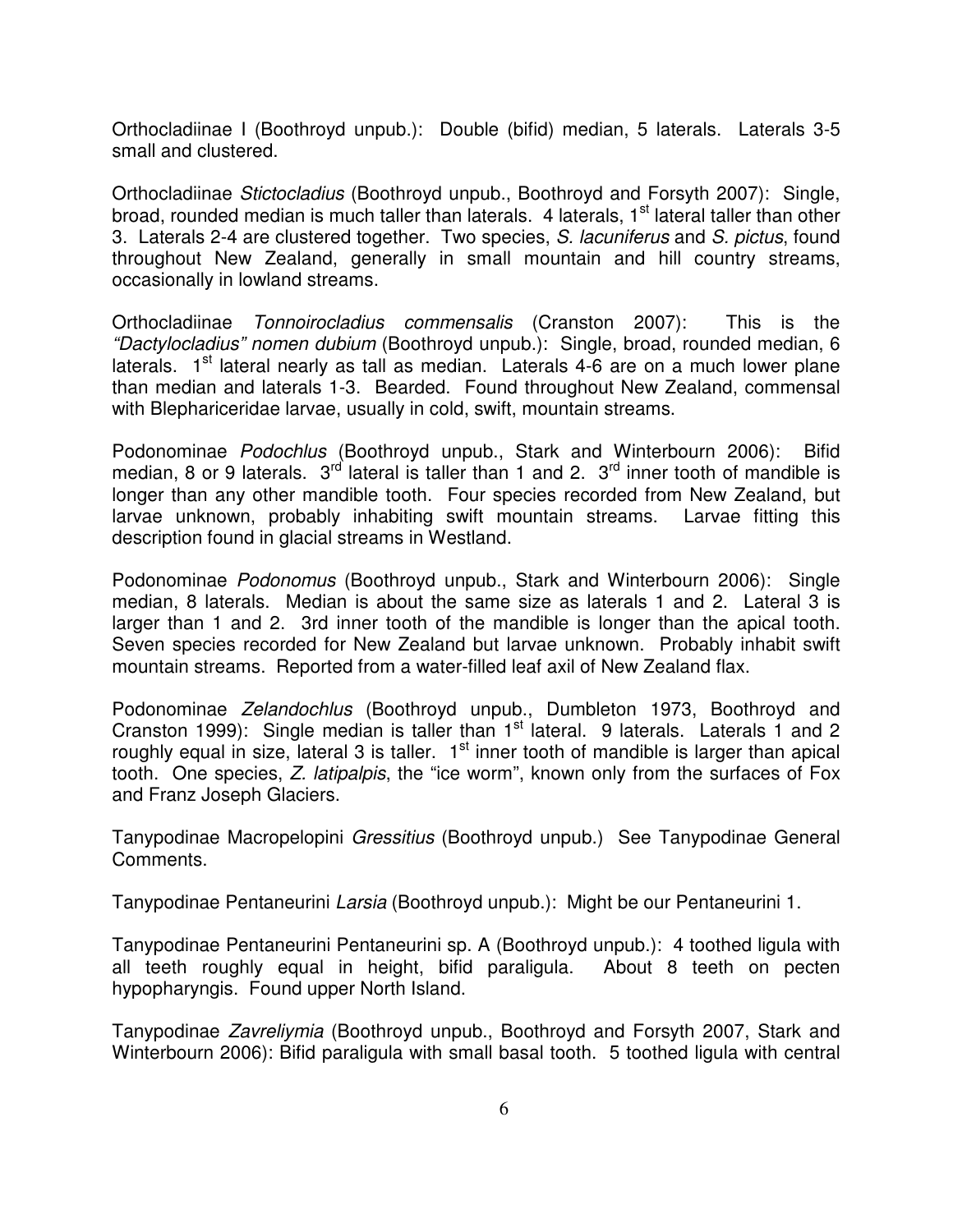tooth being the shortest and outermost teeth angled outward. One species, Z. harrisi, found in streams and lakes.

## **Acknowledgements:**

This project was funded in part by the Comer Science and Education Foundation, the National Science Foundation (ATM-0502427), the National Oceanic and Atmospheric Administration, the New Zealand Marsden Fund (contract UOC301), the New Zealand Foundation for Research Science and Technology (GNSX0501), and the Mason Scientific and Technical Trust (Department of Geological Sciences, University of Canterbury). We gratefully acknowledge taxonomic consultations with Steve Brooks, Julietta Massaferro, and participants in the Midge Dead Heads meetings (University of Fredericton, New Brunswick, May 2004, hosted by Les Cwynar; University of Okanagan, British Columbia, June 2005, hosted by Ian Walker). We thank George Denton for his role in stimulating our (Dieffenbacher-Krall and Vandergoes) work with NZ subfossil chironomids, our student chironomid extraction technicians at the University of Maine for their many hours of dedicated service, Andrea Nurse for cosupervising them, and Nicholas Dieffenbacher-Krall for stimulating discussions about chironomid life histories.

# **REFERENCES**

- Anderson, N.H. 1982. A survey of aquatic insects associated with wood debris in New Zealand streams. Mauri Ora 10: 21-33.
- Boothroyd, I.K.G. 1987. Taxonomic composition and life cycles of Chironomidae (Diptera) in a northern New Zealand stream. Entomologica scandinavia Supplements 29: 15-22.
- Boothroyd, I.K.G. 1988. Temporal and diel emergence of Chironomidae (Diptera: Insecta) from a New Zealand stream. Internationale Vereinigung fur Theoretische and Angewandte Limnologie 23: 1399-1404.
- Boothroyd, I.K.G. 1989. First record of Cricotopus aucklandensis Sublette and Wirth (Diptera: Chironomidae) from mainland New Zealand, with a description of pupa and larva. New Zealand Natural Sciences 16: 51-56.
- Boothroyd, I.K.G. 1990. Additions to the Chironomidae (Diptera: Insecta) of New Zealand: Cricotopus van der Wulp species from a North Island stream. New Zealand Journal of Zoology 17: 419-436.
- Boothroyd, I.K.G. 1994. Description of Naonella n.gen. (Diptera: Chironomidae: Orthocladiinae). New Zealand Journal of Zoology 21: 309-315.
- Boothroyd, I.K.G. 1999a. Description of Kaniwhaniwhanus gen. n. (Diptera: Chironomidae: Orthocladiinae) from New Zealand. New Zealand Journal of Marine and Freshwater Research 33: 341-350.
- Boothroyd, I.K.G. 1999b. Size distribution of Maoridiamesa stouti Brundin (Diptera: Chironomidae): a madicolous chironomid from New Zealand. Journal of the Kansas Entomological Society 71 (4): 484-489.

Boothroyd, I.K.G. 2000. Emergence patterns of Chironomidae (Diptera: Insecta) from a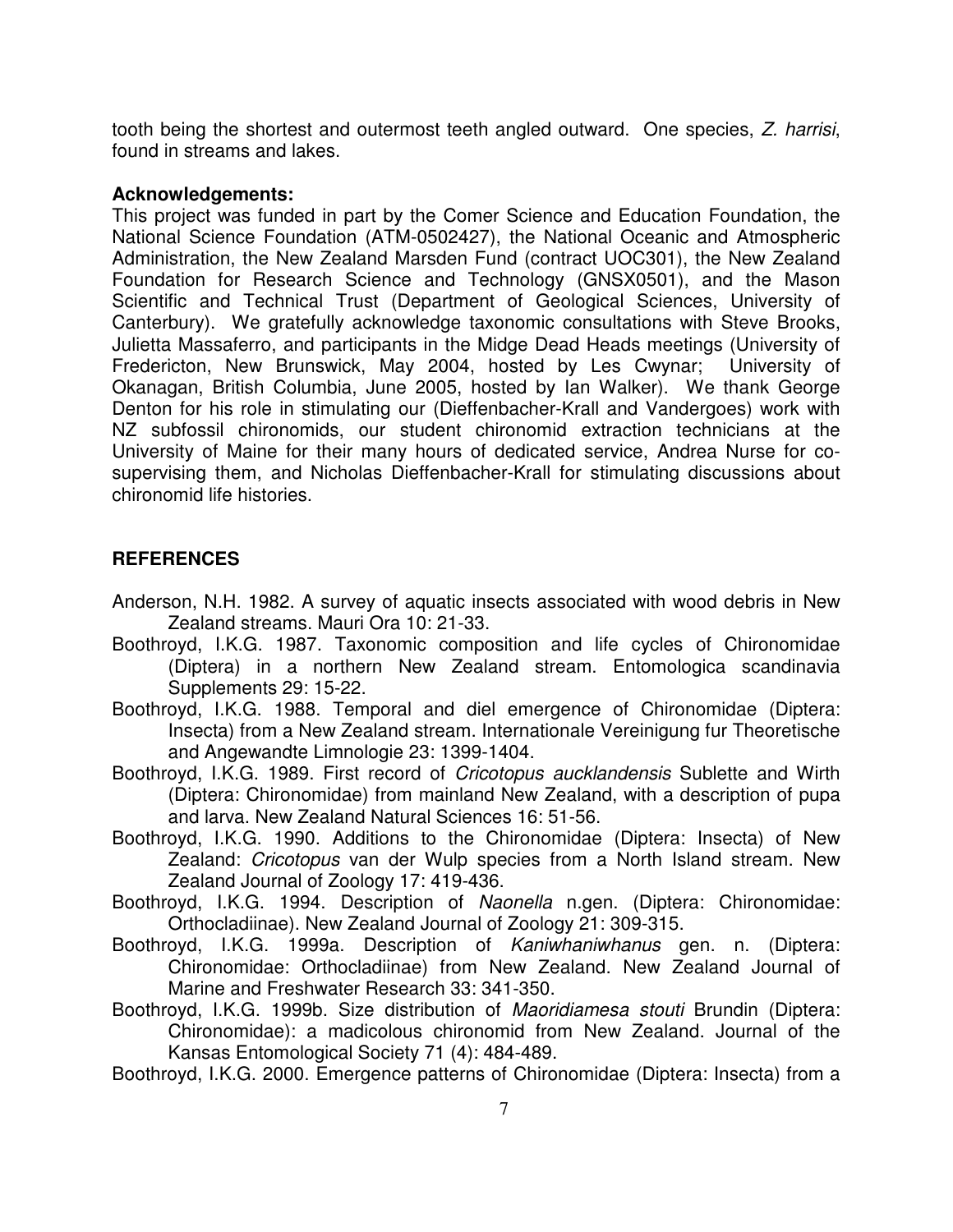New Zealand stream. In: O. Hoffrichter, ed. Late 20<sup>th</sup> Century Research on Chironomidae: an Anthology from the 13<sup>th</sup> International Symposium on Chironomidae, Shaker Verlag, Aachen, pp. 363-374.

- Boothroyd, I.K.G. 2002. Cricotopus and Paratrichocladius (Chironomidae: Insecta) in New Zealand, with description of C. hollyfordensis n. sp., and redescriptions of adult and immature stages of C. zealandicus and P. pluriserialis. New Zealand Journal of Marine and Freshwater Research 36: 775-788.
- Boothroyd, I.K.G. 2004. A new species of Naonella Boothroyd (Chironomidae: Orthocladiinae) from New Zealand. New Zealand Entomologist 27: 11-15.
- Boothroyd, I.K.G., P.S. Cranston. 1995. Two Orthocladiinae (Chironomidae) genera common to New Zealand and Australia: Pirara n. gen. and Eukiefferiella Thienemann. In: P.S. Cranston, ed. Chironomids: From Genes to Ecosystems, CSIRO, Australia, pp. 389-408.
- Boothroyd, I., P. Cranston. 1999. The "ice worm" the immature stages, phylogeny, and biology of the glacier midge Zelandochlus (Diptera: Chironomidae). Aquatic Insects 21: 303-316.
- Boothroyd, I., D. Forsyth. 2007.1126 download (updated periodically). Checklist of New Zealand Chironomidae (Diptera). National Centre for Aquatic Biodiversity and Biosecurity. <www.niwa.co.nz/ data/assets/pdf file/0020/432471/chirolist.pdf>
- Boubee, J.A.T. 1983. Past and present benthic fauna of Lake Maratoto with special reference to the Chironomidae. Thesis (Ph.D.), University of Waikato.
- Brodin, Y.-W. 1982. Paleoecological studies of recent development of the Lake Växjösjön. IV. Interpretation of the eutrophication process through the analysis of subfossil chironomids. Archiv für Hydrobiologie 92: 313-326.
- Brooks, S.J., P.G. Langdon, O. Heiri. 2007. The identification and use of Palaearctic Chironomidae larvae in palaeoeocology. QRA Technical Guide No. 10, Quaternary Research Association, London.
- Collier, K.J. 1993. Flow preferences of larval Chironomidae (Diptera) in Tongariro River, New Zealand. New Zealand Journal of Marine and Freshwater Research 27: 219-226.
- Collier, K.J., R.J. Wilcock, A.S. Meredith. 1998. Influence of substrate type and physicochemical conditions on macroinvertebrate fauna and biotic indices of some lowland Waikato, New Zealand, streams. New Zealand Journal of Marine and Freshwater Research 32: 1-19.
- Cranston, P.S. 2004. Insecta: Diptera, Chironomidae. In: C.M. Yule, Y.H. Sen, eds. Freshwater Invertebrates of the Malaysian Region, Academy of Sciences, Malaysia, pp. 711-735.
- Cranston, P.S. 2007. The identity of Dactylocladius commensalis (Diptera: Chironomidae) revealed. Aquatic Insects 29 (2): 103-114.
- Dieffenbacher-Krall, A.C., M.J. Vandergoes, G.H. Denton. 2007. An inference model for mean summer air temperatures in the Southern Alps, New Zealand, using subfossil chironomids. Quaternary Science Reviews 26: 2487-2504.

Dumbleton, L.J. 1973. An ice chironomid. New Zealand Entomologist 4 (2): 38-46.

Eggermont, H., D. Verschuren. 2004a. Sub-fossil Chironomidae from East Africa. 1. Tanypodinae and Orthocladiinae. Journal of Paleolimnology 32: 383-412.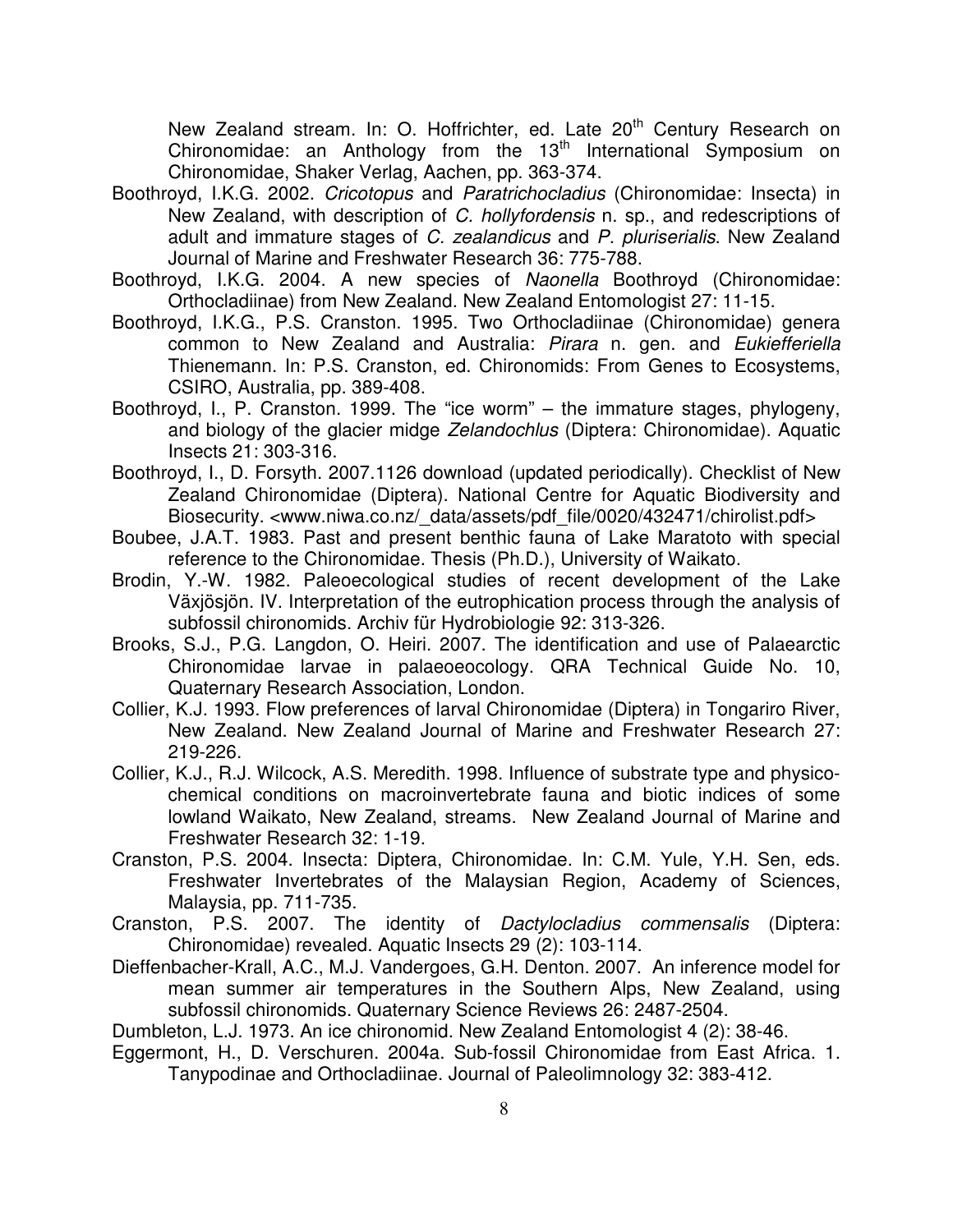- Eggermont, H., D. Verschuren. 2004b. Sub-fossil Chironomidae from East Africa. 2. Chironominae (Chironomini and Tanytarsini). Journal of Paleolimnology 32: 413- 455.
- Forsyth, D.J. 1971. Some New Zealand Chironomidae (Diptera). Journal of the Royal Society of New Zealand 1 (2): 113-144.
- Forsyth, D.J. 1975. Description of Kiefferulus opalensis n. sp. (Diptera: Chironomidae). New Zealand Journal of Zoology 2 (2): 215-218.
- Forsyth, D.J. 1979. Life stages and taxonomic affinities of Xenochironomus canterburyensis (Chironomidae: Diptera). New Zealand Journal of Zoology 6: 467-472.
- Forsyth, D.J. 1983. The distribution of chironomids in geothermal waters in New Zealand. Memoirs of the American Entomological Society 34: 115-123.
- Forsyth, D.J., I.D. McCallum. 1978. Xenochironomus canterburyensis (Diptera: Chironomidae), a commensal of Hyridella menziesi (Lamellibranchia) in Lake Taupo: features of pre-adult life history. New Zealand Journal of Zoology 5: 795- 800.
- Graham, A.A. 1976. Ecology and production of Chironomus zealandicus in Lake Hayes. Thesis (M.S.), Otago University.
- Huisman, J., H. Olff, and L.F.M. Fresco. 1993. A hierarchical set of models for species response analysis. Journal of Vegetation Science 4: 37-46.
- Iovino, A.J. 1975. Extant chironomid larval populations and the representativeness and nature of their remains in lake sediments. Thesis (Ph.D.), Indiana University.
- Martin, J., D. Forsyth. 2007. New Zealand Chironomus species: larval types and karyotypes. <www.genetics.unimelb.edu.au/Martin/NZChiron.html>.
- Milner, A.M., R.C. Taylor, M.J. Winterbourn. 2001. Longitudinal distribution of macroinvertebrates in two glacier-fed New Zealand rivers. Freshwater Biology 46: 1765-1775.
- Oksanen, J., P.R. Minchin. 2002. Continuum theory revisited: what shape are species responses along ecological gradients? Ecological Modeling 157: 119-129.
- Pinder, L.C.V. 1995. Biology of the eggs and first-instar larvae. In: P.D. Armitage, P.S. Cranston, L.C.V. Pinder, eds. The Chironomidae: Biology and Ecology of Non-Biting Midges. Chapman & Hall, London, pp. 87-106.
- Rieradevall, M., S.J. Brooks. 2000. An identification guide to subfossil Tanypodinae larvae (Insecta: Diptera, Chironomidae) based on cephalic setation. Journal of Paleolimnology 23: 81-99.
- Schakau, B.L. 1993. Palaeolimnological studies on sediments from Lake Grasmere, South, New Zealand, with special reference to the Chironomidae (Diptera). Thesis (Ph.D.), University of Canterbury.
- Schmäh, A. 1993. Variation among fossil chironomid assemblages in surficial sediments of Bodensee-Untersee (SW-Germany): implications for paleolimnological interpretation. Journal of Paleolimnology 9: 99-108.
- Stark, J.D., M.J. Winterbourn. 2000. Chironomidae (nonbiting midges). In: M.J. Winterbourn, K.L.D. Gregson, C.H. Dolphin (eds.). Guide to the Aquatic Insects of New Zealand. Bulletin of the Entomological Society of New Zealand 13: 73-82.
- Stark, J.D., M.J. Winterbourn. 2006. Chironomidae (nonbiting midges). In: M.J.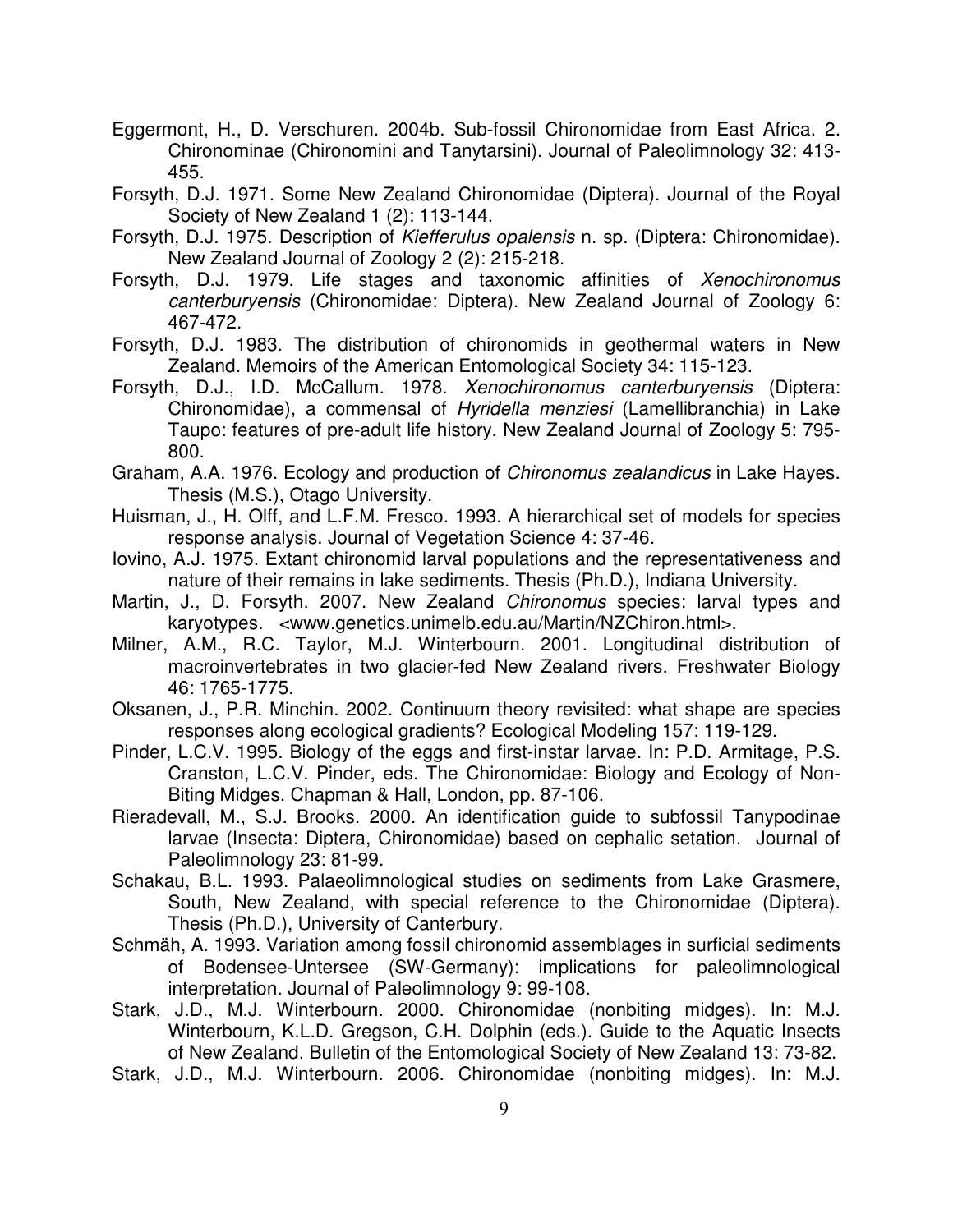Winterbourn, K.L.D. Gregson, C.H. Dolphin. Guide to the Aquatic Insects of New Zealand. Bulletin of the Entomological Society of New Zealand 14: 76-84.

- Wiederholm, T. 1979. Chironomid remains in recent sediments of Lake Washington. Northwest Science 53: 251-256.
- Woodward, C.A., J. Shulmeister. 2006. New Zealand chironomids as proxies for human-induced and natural environmental change: transfer functions for temperature and lake production (chlorophyll a). Journal of Paleolimnology 36: 407-429.

# **Checklist of New Zealand subfossil chironomid types**

|                         | <b>Subfamily</b> | <b>Tribe</b>      | Genus/species or type        |
|-------------------------|------------------|-------------------|------------------------------|
| 1                       | Chironominae     | Chironomini       | Chironomini 1                |
| 2                       |                  |                   | Chironomini early instar     |
| 3                       |                  |                   | Chironomus (2 pp)            |
| $\overline{\mathbf{4}}$ |                  |                   | Cladopelma                   |
| 5                       |                  |                   | Cryptochironomus             |
| 6                       |                  |                   | <b>Harrisius</b>             |
| $\overline{7}$          |                  |                   | Kiefferulus                  |
| 8                       |                  |                   | Lauterborniella              |
| 9                       |                  |                   | <b>Microtendipes</b>         |
| 10                      |                  |                   | Parachironomus               |
| 11                      |                  |                   | Paucispinigera               |
| 12                      |                  |                   | Polypedilum                  |
| 13                      |                  |                   | Xenochironomus               |
| 14                      | Chironominae     | Pseudochironomini | Riethia/Pseudochironomini    |
| 15                      | Chironominae     | Tanytarsini       | Corynocera                   |
| 16                      |                  |                   | Paratanytarsus               |
|                         |                  |                   | Tanytarsus funebris types (4 |
|                         |                  |                   | pp)                          |
| 17                      |                  |                   | Type A short                 |
| 18                      |                  |                   | Type A long                  |
| 19                      |                  |                   | Type B long                  |
| 20                      |                  |                   | Type C short                 |
| 21                      |                  |                   | Type C long                  |
| 22                      |                  |                   | Tanytarsus vespertinus       |
| 23                      | Diamesinae       |                   | Diamesinae early instar      |
| 24                      |                  |                   | Maoridiamesa                 |
| 25                      | Orthocladiinae   |                   | Corynoneura                  |
| 26                      |                  |                   | Cricotopus aucklandensis     |
| 27                      |                  |                   | Cricotopus planus            |
| 28                      |                  |                   | Cricotopus zealandicus       |
| 29                      |                  |                   | Eukiefferiella               |
| 30                      |                  |                   | Gymnometriocnemus type       |
| 31                      |                  |                   | <b>Hevelius</b>              |
| 32                      |                  |                   | Kaniwhaniwhanus              |
| 33                      |                  |                   | Limnophyes/Paralimnophyes    |
| 34                      |                  |                   | Naonella forsythi            |